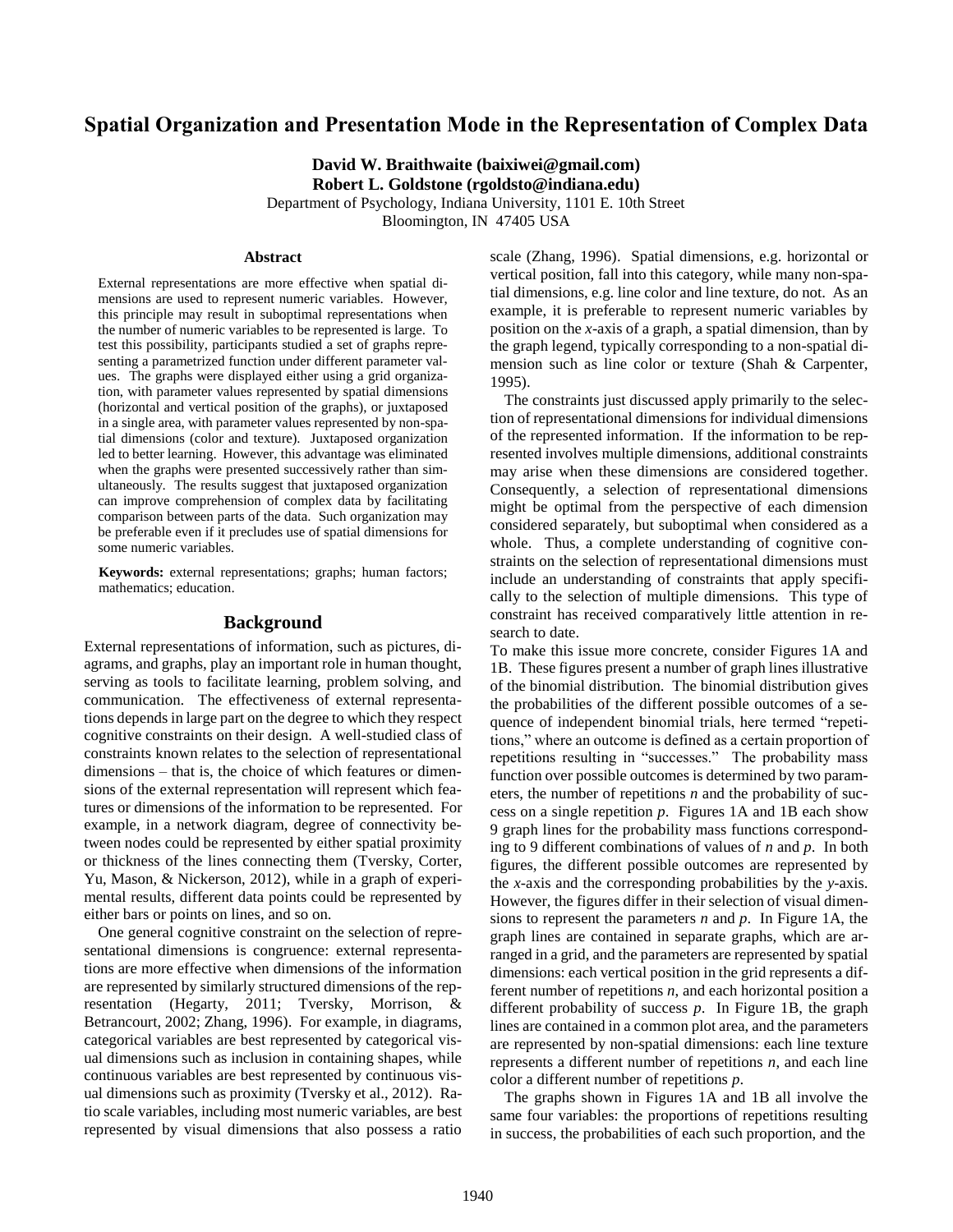$(A)$  (B) 50% probability of success 50% probability of success 60% 40% 40 repetitions<br>50% prob. of success 40% 50% 20% 40% 60% 80% 100%<br>ortion of Successful Outcomes 20% 40% 60% 80% 100%  $0\%$ 20% 40% 60% 80% 10 40% of Successful Outcom Proportion of Successful Out 60% 40 repetitions<br>50% prob. of success 50%  $\frac{2}{\sqrt{2}}$  40% 흕 30% 40%  $40$ <br>repetition 40<br>repetition  $\frac{2}{6}$  20% 10% 20%  $0%$ 20% 40% 60% 80% 10 20% 40% 60% 80% 100% 20% 40% 60% 80% 100%  $0%$ 0% 20% 40% 60% 80% 100%<br>Proportion of Successful Outcomes 0% Proportion of Successful Outcomes on of Successful Outo 10% 40% 40% 40%  $30%$ 0%  $0%$ 20% 40% 60% 80% 100% 0% 20% 40% 60% 80% 100%<br>Proportion of Successful Outcomes 0% 20% 40% 60% 80% 10<br>Proportion of Successful Outcome  $100%$ 0% 20% 40% 60% 80% 1009<br>Proportion of Successful Outcomes 100% Proportion of Successful Outcomes  $(C)$  (D) 50% probability of success 50% probability of success 60% 40 repetitions<br>50% prob. of success 50% 40% 60% 40 repetitions<br>50% prob. of success 50% Probability<br>
20%<br>
20%<br>
20% 흥 30%  $40$ <br>repetition  $40$ <br>repetition  $10%$ 20%  $0%$ 0% 20% 40% 60% 80% 100%<br>Proportion of Successful Outcomes 10%  $0<sup>9</sup>$ 20% 100%  $0\%$ 40% 60% 80% Proportion of Successful Outcomes

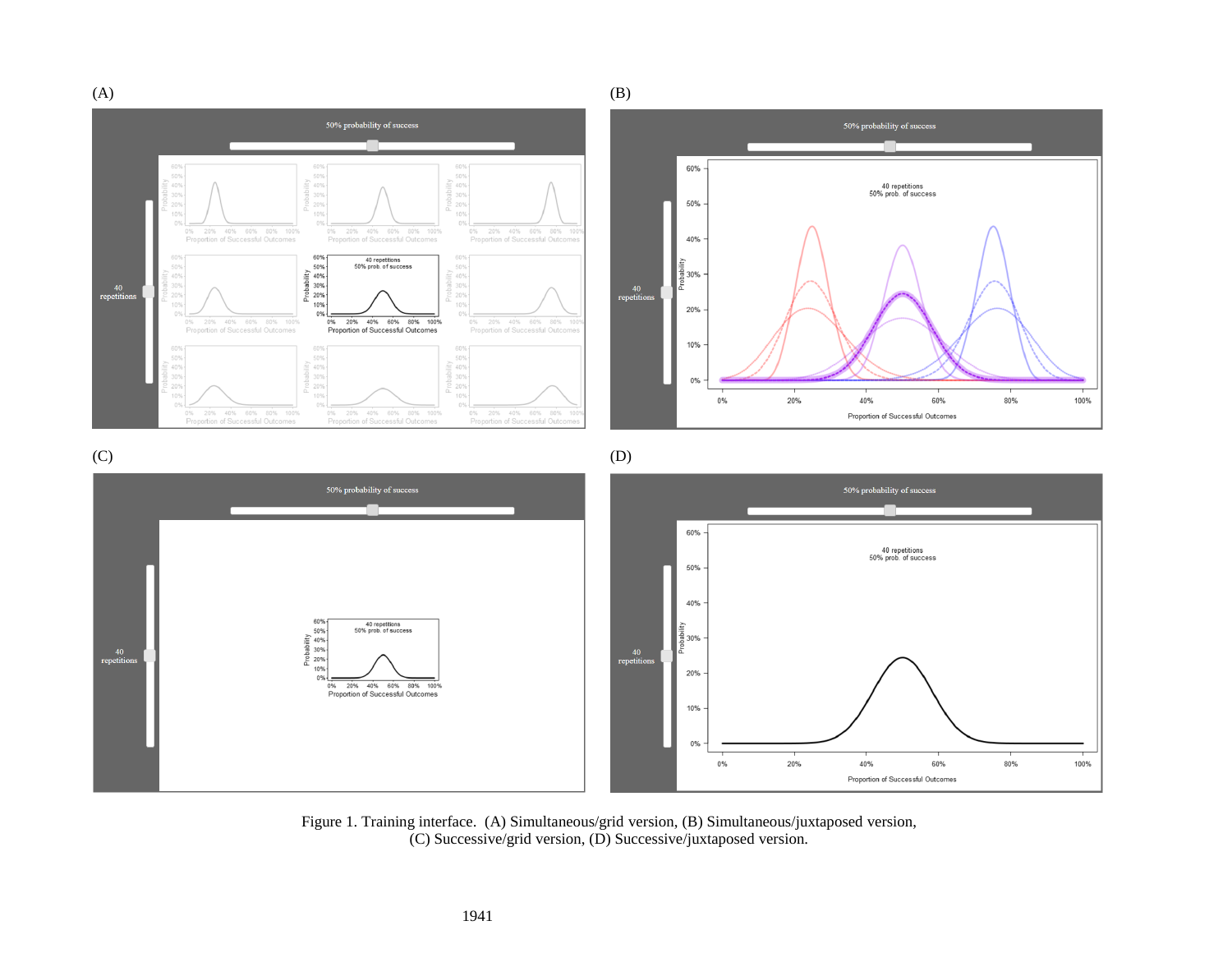parameters *n* and *p*. Because all of these variables are numeric, the general constraints discussed above imply that they are most suitably represented by spatial dimensions. Thus, if the selection of representational dimensions is considered separately for each variable, the approach employed in Figure 1A, where the parameters are represented by spatial dimensions, should be superior to that of Figure 1B, where the parameters are represented by non-spatial dimensions.

However, consideration of the selections of representational dimensions for all the variables taken together suggests a possible drawback of the approach in Figure 1A, namely, each spatial dimension represents more than one variable. In particular, vertical position represents both the number of repetitions *n* and the probabilities associated with the different proportions of successes, while horizontal position represents both the probability of success *p* and the proportion of repetitions resulting in success. "Overloading" a single dimension by using it to represent multiple variables is potentially confusing even if that dimension is a good choice to represent each variable individually.

At this point, it is important to highlight that while the above example may appear highly specific, the issue just mentioned is not idiosyncratic to this example, but instead quite general. Whenever data involving *k* numeric variables are represented using fewer than *k* spatial dimensions – for example, when data involving at least 3 numeric variables are represented using 2-dimensional graphs – using spatial dimensions to represent all of the numeric variables will necessarily result in overloading at least one spatial dimension. In such cases, the danger of overloading a single spatial dimension with multiple variables can be avoided by using nonspatial dimensions to represent some of the variables. This approach is illustrated in Figure 1B, in which different values of the parameters of the binomial distribution are represented by different line colors and textures, rather than by different horizontal and vertical positions.

Besides avoiding confusion due to overloading spatial dimensions, the approach illustrated in Figure 1B has an additional potential advantage: By juxtaposing all of the graph lines in a common plot area, it facilitates comparison between them. Comparison has been proposed as a basic cognitive mechanism capable of increasing the salience of both similarities and differences between the things compared (Gentner, 2010; Kurtz, Boukrina, & Gentner, 2013). Drawing comparisons between examples can improve learning of categories and concepts by drawing attention to the critical dimensions on which the examples vary. Thus, even if overloading of spatial dimensions is not an issue, using non-spatial dimensions to represent some variables might still be advantageous by virtue of allowing more data to be juxtaposed in a common space, and thereby facilitating comparisons between different parts of the data.

So far, we have only considered static representations in which all the information available is presented simultaneously, as in Figures 1A and 1B. However, it is not obvious

 $\overline{a}$ 

that simultaneously presenting all available information is the best approach. If the information is complex, as is often the case for datasets involving large numbers of variables, simultaneous presentation could create excessive cognitive load (Mayer & Moreno, 2003), making it difficult to process the information. Presenting parts of the information successively could alleviate this difficulty by encouraging users of the representation to focus on one part at a time. This approach is illustrated in Figures 1C and 1D. The information in these Figures is spatially organized in the same way as in Figures 1A and 1B, respectively. However, only one of the 9 graph lines is available at any given moment.

The effects of simultaneous or successive presentation mode might interact with those of different approaches to spatial organization. Specifically, if juxtaposed spatial organizations, such as the one employed in Figure 1B, are advantageous by virtue of facilitating comparisons, this advantage should be reduced or eliminated if different parts of the represented information are presented successively rather than simultaneously, as in Figure 1D. The reason is that successive presentation interferes with comparison, while simultaneous presentation facilitates it (Loess & Duncan, 1952). On the other hand, if juxtaposed organizations (Figure 1B) are advantageous by virtue of avoiding confusion due to overloading spatial dimensions with multiple variables, then this advantage should apply regardless of whether simultaneous or successive presentation is employed.

The experiment described below was designed to address three related questions resulting from the above discussion. (1) If the number of numeric variables to be represented exceeds the number of spatial dimensions available to represent them, is it preferable to represent all of the variables by spatial dimensions, or instead to represent some of the variables by non-spatial dimensions? (2) If the latter approach is more effective, is the reason due to facilitating comparison or to avoiding confusion caused by overloading spatial dimensions with multiple variables? (3) Is either simultaneous or successive presentation preferable to the other?

## **Method**

Participants learned about how properties of the binomial distribution depend on the values of its parameters by using an interactive tutorial, which presented example graphs of the binomial distribution for different combinations of parameter values. The examples were presented either simultaneously or successively, and were either organized in a grid or juxtaposed in a common space, as described in the Introduction. After completing the tutorial, participants were tested on their understanding by answering recall and comprehension questions without being able to refer to the tutorial examples. Accuracy on the test served as a measure of the effectiveness of the representation used during the tutorial<sup>1</sup>.

<sup>&</sup>lt;sup>1</sup> The experiment can be accessed at https://perceptsconcepts.psych.indiana.edu/experiments/dwb/STOE\_01/demo.html.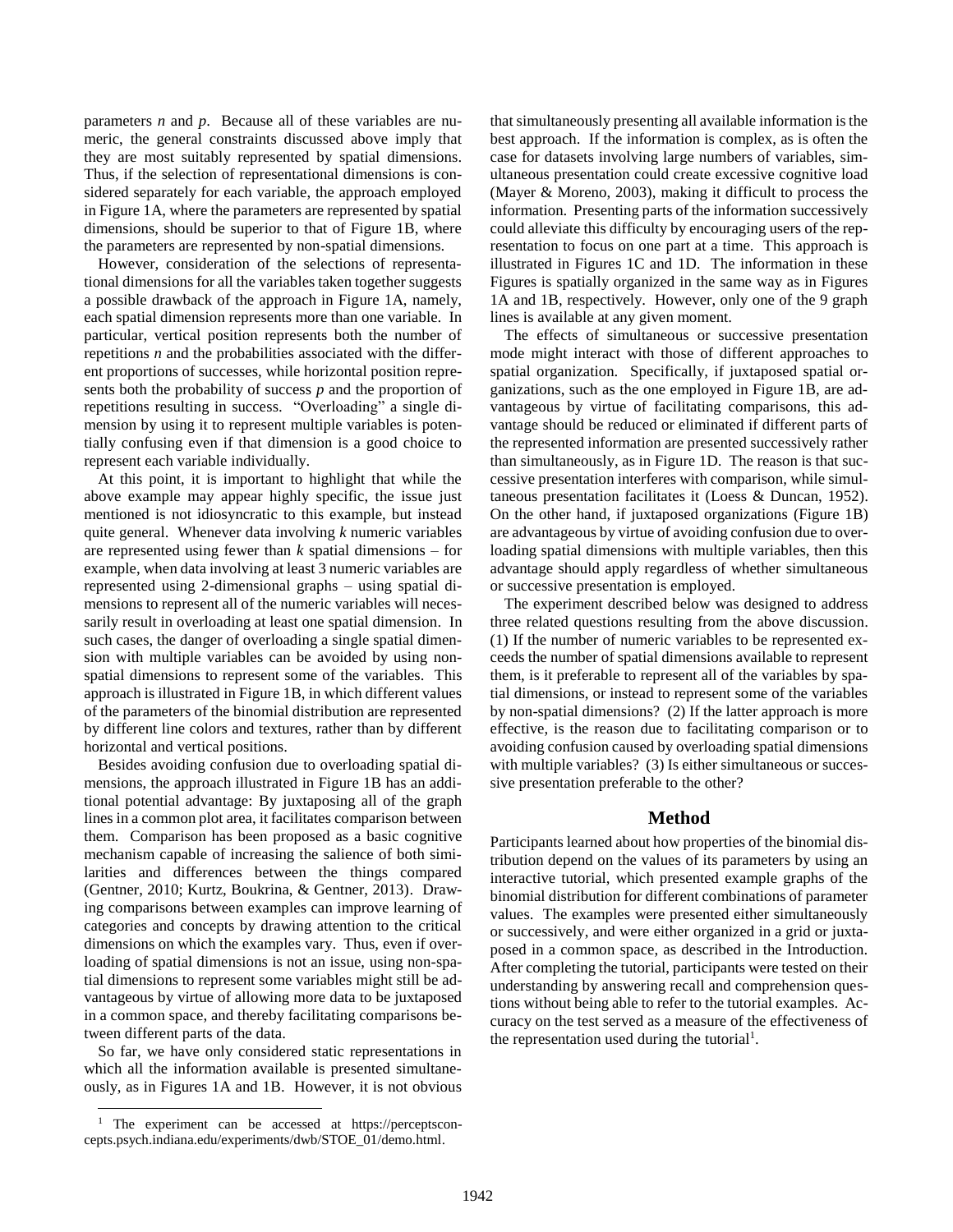## **Participants**

Participants were N=164 Indiana University undergraduate students who participated in partial fulfillment of a course requirement. Participants were assigned randomly to one of the four factorial combinations of presentation mode – simultaneous or successive – and spatial organization – grid or juxtaposed. 42 participants were assigned to the simultaneous/grid condition, 40 to the simultaneous/juxtaposed condition, 40 to the successive/grid condition, and 42 to the successive/juxtaposed condition.

#### **Materials**

Example graphs representing the probability mass function for the binomial distribution under different values of its parameters were created for use in the tutorial. The values used for the number of repetitions *n* were 20, 40, and 100, while those used for the probability of success *p* were 25%, 50%, and 75%. For each combination of parameter values, a graph line for the probability mass function was created in the following manner. First, for each number *k* in 0, 1, ..., *n*, the probability that exactly *k* out of *n* binomial trials would result in successes was calculated assuming probability of success *p*. Second, the numbers of successes *k* were converted into proportions of successes *k/n* by dividing by *n*. Third, the values *k/n* were divided into a fixed number of bins (21) and the total probability mass within each bin was calculated. Finally, the binned data were plotted by interpolating a smooth graph line using the *splines* function in R.

For the simultaneous/grid condition, nine separate example graphs were created, i.e. one graph for each of the nine graph lines described above. The nine graphs were laid out in a grid as illustrated in Figure 1A. The rows and columns of the grid corresponded to different values of the parameters *n* and *p* respectively, with positions higher and to the right in the grid corresponding to larger values of the parameters. For the successive/grid condition, the nine graphs were positioned in a grid in the same manner as in the simultaneous/grid condition, but only one graph was visible at a time, while the others were hidden (Figure 1C).

For the simultaneous/juxtaposed condition, a single example graph was created, containing all nine of the graph lines created as described above (Figure 1B). The size of this single graph was approximately equal to the size of the grid containing all nine graphs in the grid conditions. The graph lines corresponding to different values of the parameter *n* were differentiated by line texture (arbitrarily chosen degree of dash spacing), while the graph lines corresponding to different values of the parameter *p* were differentiated by color. For the successive/juxtaposed condition, all nine graph lines were displayed in the same graph space just as in the simultaneous/juxtaposed condition, but only one graph line was visible at a time, while the others were hidden (Figure 1D). Because the graph lines were not shown simultaneously, they were all shown with the same texture and color (solid black).

In all four conditions, the example graphs were embedded in a tutorial interface consisting of the example graphs and two sliders (Figure 1). One of the sliders was used to select a value for the number of repetitions parameter *n*, while the other was used to select a value for the probability of success parameter *p*. In the simultaneous/grid condition (Figure 1A), selecting values for the two parameters using the sliders caused the example graph corresponding to the selected values to be highlighted, and the other 8 example graphs to be faded. Similarly, in the simultaneous/juxtaposed condition (Figure 1B), the sliders caused the graph line corresponding to the selected parameter values to be highlighted and the other graph lines to be faded. In the two successive conditions, the sliders caused the example graph or graph line corresponding to the selected values to be displayed, and the other example graphs or graph lines hidden.

#### **Procedure**

The experiment was administered by computer using a webbased interface. Participants first read a passage explaining the binomial distribution and its parameters in the context of an example involving coin flips. They were then presented with the tutorial interface corresponding to their experimental condition, as described under Materials. Participants were given a series of tasks intended to lead them to explore the entire space of example graphs/graph lines. Each task required the sliders in the tutorial interface to be set in such a way that the selected graph (or graph line) satisfied some requirement, such as maximizing or minimizing the height of the peak. The tasks were designed so that if all of them were performed correctly, each of the 9 example graphs would be selected at least once (and in most cases, twice) in the course of performing the tasks. Participants were free to manipulate the sliders as long as they wished before submitting a response for each task. The tasks were performed one at a time in a fixed order. If an incorrect response was submitted, participants were given feedback and allowed two chances to correct the response, after which the correct response was shown.

After the tutorial was complete, a series of 16 multiple choice test questions was shown. There were two types of test questions: recall and comprehension, each accounting for half of the questions. The recall questions required participants to identify the parameter values that would produce a given graph, or to select the graph that would result from given parameter values. The comprehension questions tested whether participants were aware of qualitative relations between the values of the parameters *n* and *p* and characteristics of the probability mass function, such as the fact that the value of *n* does not affect the horizontal location of the peak of the graph line, but does affect how flat or sharp the peak is. Each test question had 4 possible responses, of which only one was correct. The questions were presented one at a time, in a (different) random order for each participant, and no feedback was given. Participants could not refer to the tutorial interface during the test.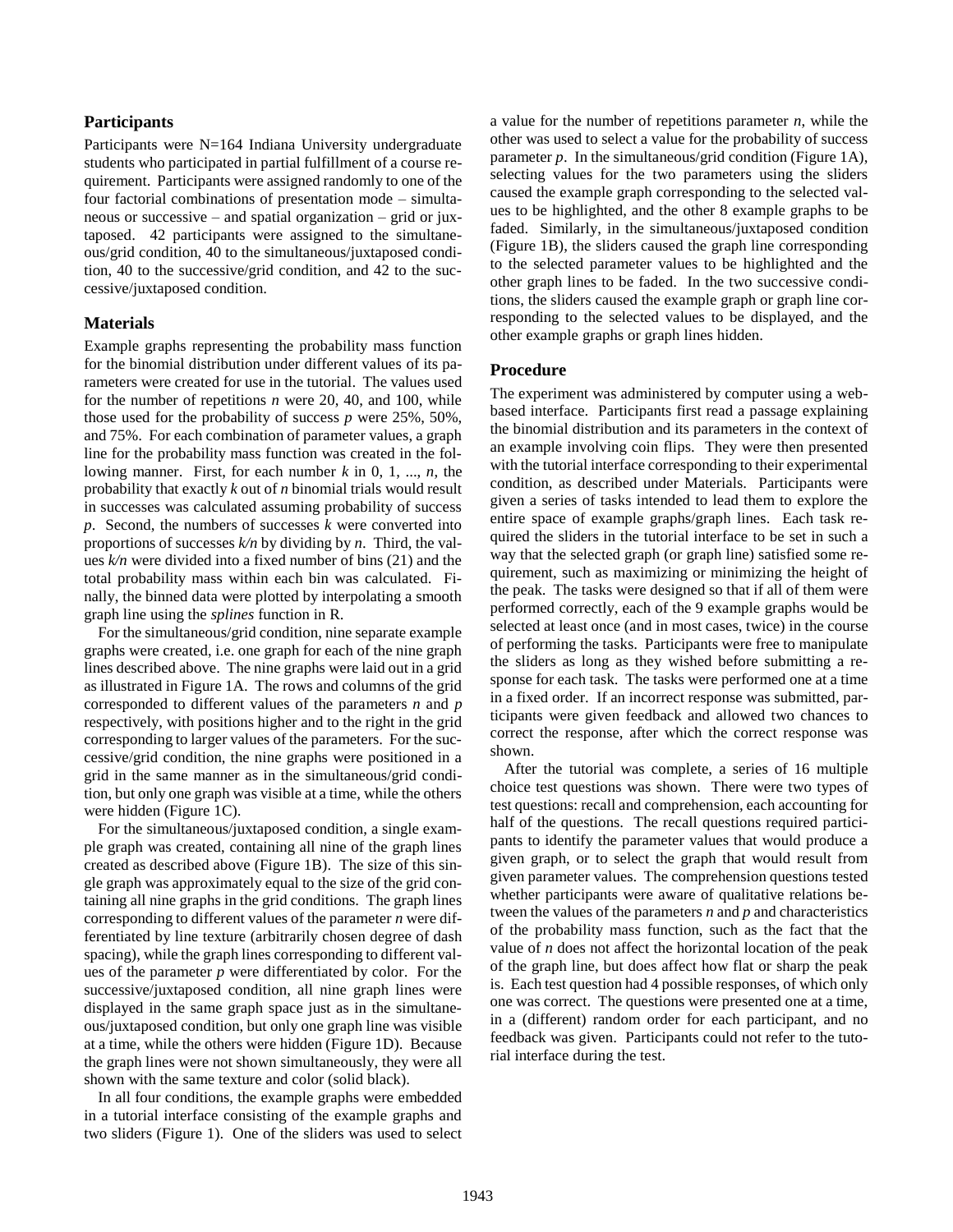## **Results**

#### **Tutorial Behavior**

Although we were primarily interested in the effects of experimental condition on test performance, several measures of participants' behavior during the tutorial were also analyzed for possible effects of condition. In particular, for each participant, the following measures were calculated: tutorial accuracy, defined as the percent of tutorial tasks answered correctly on the first try, completion time, defined as the average time from beginning to end of one tutorial task, and positions visited, defined as the average number of slider settings viewed in the course of performing one tutorial trial (a given slider setting could be counted more than once if it was revisited after the sliders were changed to a different setting).

Average tutorial accuracy was 71.3%. Tutorial accuracy showed no effect of presentation mode (simultaneous or successive), spatial organization (grid or juxtaposed), or their interaction, *p*s>.25. Average completion time was 27.8 seconds. Completion time showed no effect of either experimental factor or their interaction, *p*s>.50. Average number of positions visited was 4.63. In contrast to the other two measures, positions visited showed effects of both presentation mode,  $F(1,160)=27.92$ ,  $p\approx 0.000$ , and spatial organization,  $F(1,160)=8.57$ ,  $p=.004$ , though not of their interaction, *p*=.115. Participants visited more positions per task in the successive condition (5.14) than in the simultaneous condition (4.12), and more in the juxtaposed condition (4.92) than in the grid condition (4.34). However, number of positions visited was uncorrelated with accuracy on the test,  $r(162)$ =-.080, *p*=.310, suggesting that effects of experimental condition on positions visited are unlikely to explain any effects of experimental condition on test accuracy.

## **Test Performance**

On average, participants answered 61.2% of the test questions correctly, with 25.0% representing chance performance. Test accuracy scores were submitted to a mixed ANOVA with presentation mode (simultaneous or successive) and spatial organization (grid or juxtaposed) as between-subjects factors and question type (recall or comprehension) as a within-subjects factor. The effect of question type was highly significant,  $F(1,160)=549.09$ ,  $p\approx 0.000$ , indicating that accuracy was higher for recall questions (85.5%) than for comprehension questions (36.9%). However, accuracy was significantly higher than chance for both recall and comprehension questions,  $t(163)=31.8$ ,  $p \approx 0.00$  for recall and  $t(163)=8.39$ ,  $p \approx 0.000$  for comprehension. Question type did not interact with any other factor,  $ps > .35$ .

The main effect of spatial organization was also significant,  $F(1,160)=5.61$ ,  $p=.019$ , indicating that test accuracy was higher in the juxtaposed condition (64.3%) than in the grid condition (58.2%). While the main effect of presentation mode was not significant,  $F(1,160)=0.51$ ,  $p=.474$ , presentation mode did show a significant interaction with spatial organization, *F*(1,160)=8.76, *p*=.004. Average test accuracies by presentation mode and spatial organization are displayed in Figure 2. As shown in the figure, accuracy was highest in the simultaneous/juxtaposed condition (67.2%) and lowest in the simultaneous/grid condition (53.6%), with the other two successive conditions intermediate (successive/juxtaposed: 61.5%, successive/grid: 63.0%). Post-hoc *t*-tests indicated that when the presentation mode was simultaneous, the two spatial organization conditions (juxtaposed and grid) differed significantly, *t*(71.6)=3.57, *p*=.001, but when the presentation mode was successive, the two spatial organization conditions did not differ *t*(79.7)=.449, *p*=.655.



Figure 2. Test accuracy by presentation mode and spatial organization. Error bars indicate standard errors.

## **Discussion**

Studying function graphs juxtaposed in a common space, with different values of function parameters represented by different line colors and textures, led to better learning of the properties of the function than studying the same graphs laid out in a grid, with different parameter values represented by different horizontal and vertical positions in the grid. This result is surprising from the point of view of cognitive constraints on the selection of representational dimensions, which would suggest that numeric variables such as the function parameters are more effectively represented by spatial dimensions, as in the grid organization, than by non-spatial dimensions, as in the juxtaposed organization. This result supports the general point that representations of multivariate data may be well designed with respect to each individual variable in the data, but still poorly designed when considered as a whole. Thus, it is important to understand not only how to select representational dimensions for individual variables, but also how multiple selections of representational dimensions may interact with each other.

A possible drawback of the grid organization, mentioned in the Introduction, is that its representation of multiple variables by each spatial dimension could cause confusion. However, if this drawback was the reason for the advantage of juxtaposed over grid organization, then that advantage should have been observed in both the successive and simultaneous presentation modes. To the contrary, the advantage was observed only in the simultaneous presentation mode. This